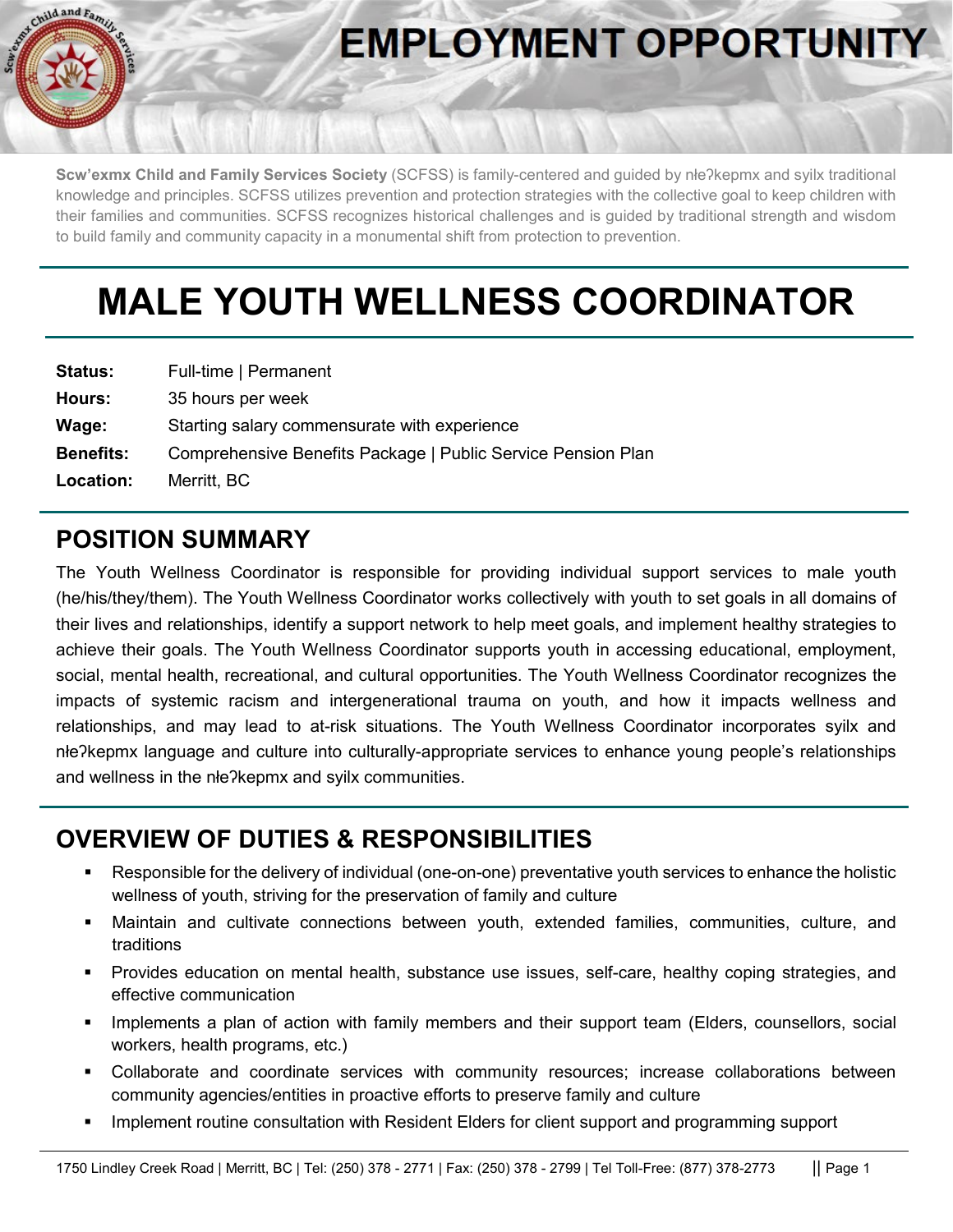

# **MALE YOUTH WELLNESS COORDINATOR**

- Ensure practices are culturally safe, reflective of intergenerational impacts and trauma-informed practice in alignment with syilx and nłeʔkepmx culture and traditions
- **Ensure regular reporting requirements are met to the Youth Team Leader, funding bodies and appropriate** agencies to produce appropriate documentation
- Develop, monitor, and update an annual Personal Development Plan aligned with SCFSS's strategic priorities in the Strategic Plan
- Integrate the nłeʔkepmx Framework of Practice and the syilx Child and Family Plan in support services to youth

#### **SUPERVISION RECEIVED**

- Regular consultation and review with the Youth Team Leader
- Annual Performance Evaluation and work plan review with the Youth Team Leader

### **JOB REQUIREMENTS**

- Clear Criminal Record check prior to the first day of work
- Clear Ministry of Child and Family Development Prior Contact Check prior to the first day of work
- Valid Class 5 BC driver's license without restrictions

#### **EDUCATION & EXPERIENCE**

- Degree in Social Work, Human Services, Psychology, or in an area relevant to the work performed. A combination of training and experience will be considered.
- Minimum two years of experience working with Indigenous youth, families, or community
- Minimum one year of experience in developing and facilitating support services, programs, and workshops for individuals or families
- Working knowledge of nłe?kepmx and syilx language and culture

#### **MINIMUM REQUIRED COMPETENCIES**

- Applied skills using a harm-reduction approach, relationship-based practices, and incorporating strengthbased philosophy
- Knowledge and sensitivity of the external factors that place youth in high-risk situations
- Knowledge and sensitivity to the barriers and risks that male Indigenous youth encounter
- Intermediate level proficiency in Microsoft Office and other IT platforms for word processing, statistics, databases, reports, and spreadsheets
- Exhibits an exceptional ability in connecting with young person(s) and building a trusting, professional relationship
- Effective time management skills, strong professional boundaries, and quick and efficient problem-